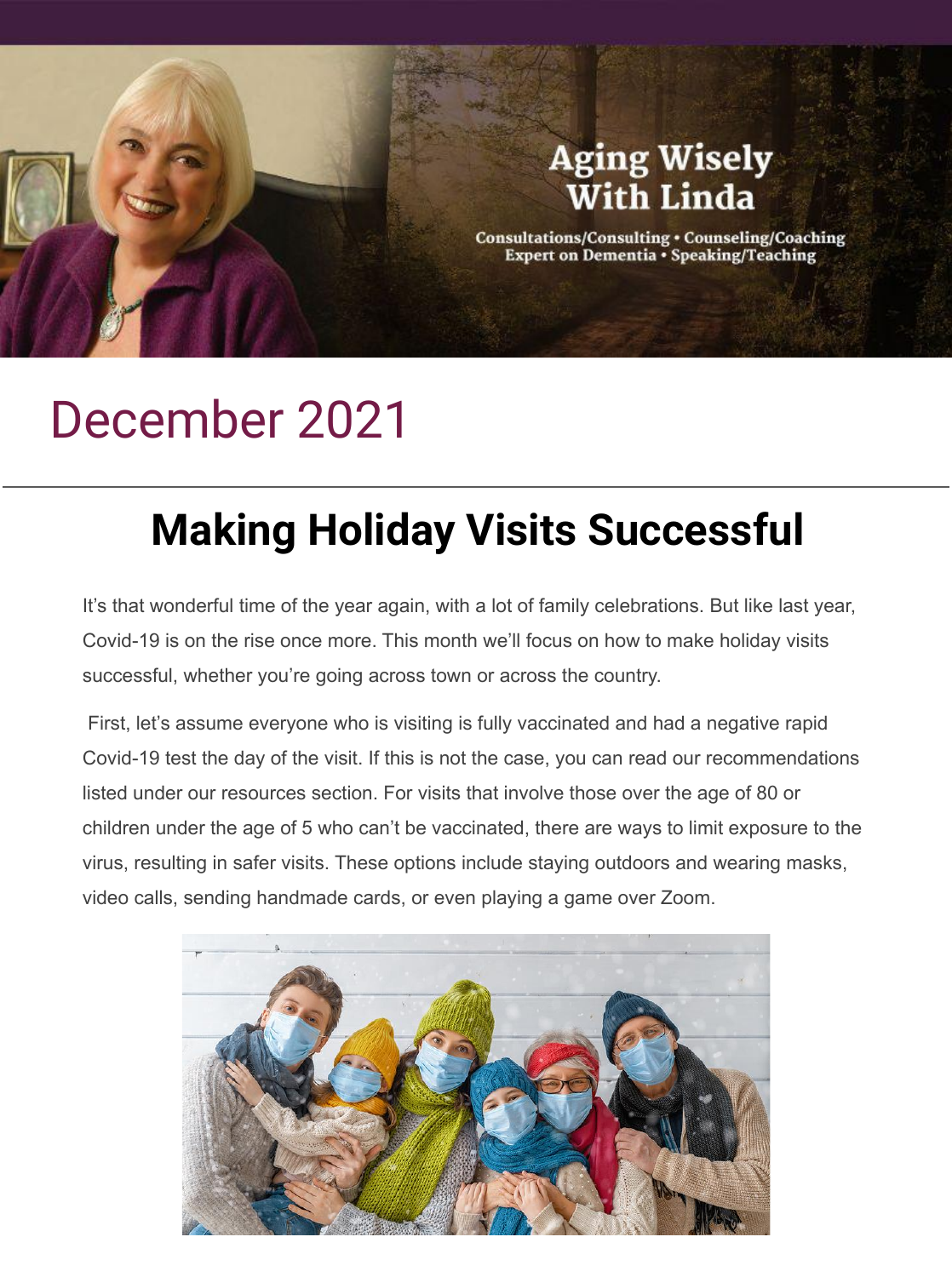In some families, this year's holiday gatherings might be the first time they have come together since the Covid-19 pandemic started. These long-awaited reunions can feel so special and bring everyone to tears. But keep in mind that many individuals with dementia have failed greatly due to the lack of socialization, so be prepared for changes you might not have expected. I already am hearing from families that loved ones with dementia are more confused this year regarding who people are. They are forgetting names of children or in-laws or looking for relatives long passed.

To make your holiday gathering as successful as possible, consider limiting the length of the gathering for older individuals with dementia. This is easier for those who are local than those who are visiting from out of town. These limited gatherings are especially helpful if there are a lot of young children and a lot of noise. Increased anxiety from commotion can bring on other hard-to-manage behaviors that you may not have seen before. You can limit your visit by picking up your elderly loved ones close to the time of the meal and returning them to their homes after dessert.



Sometimes your older family members like to prepare food. This is a great way to make them feel good about themselves and feel they are contributing to the festivities. You can invite them to come early and watch them while they prepare the food. Or, if cooking is not safe for them, you can have them do most of the mixing. Another option is to have a candle-lighting tradition and save it for this person to perform.

If you have an older family member who has not been diagnosed with dementia, but you are starting to see changes that cause you to want to discuss options for supportive living, do not do this at a holiday gathering. Although it's tempting because everyone is together, it's best to wait a day or week later because you want this issue to be your only focus. When you do start this conversation, you will want to be respectful with your observations and suggestions. It is not the time for "should," but rather, "I am concerned about x."